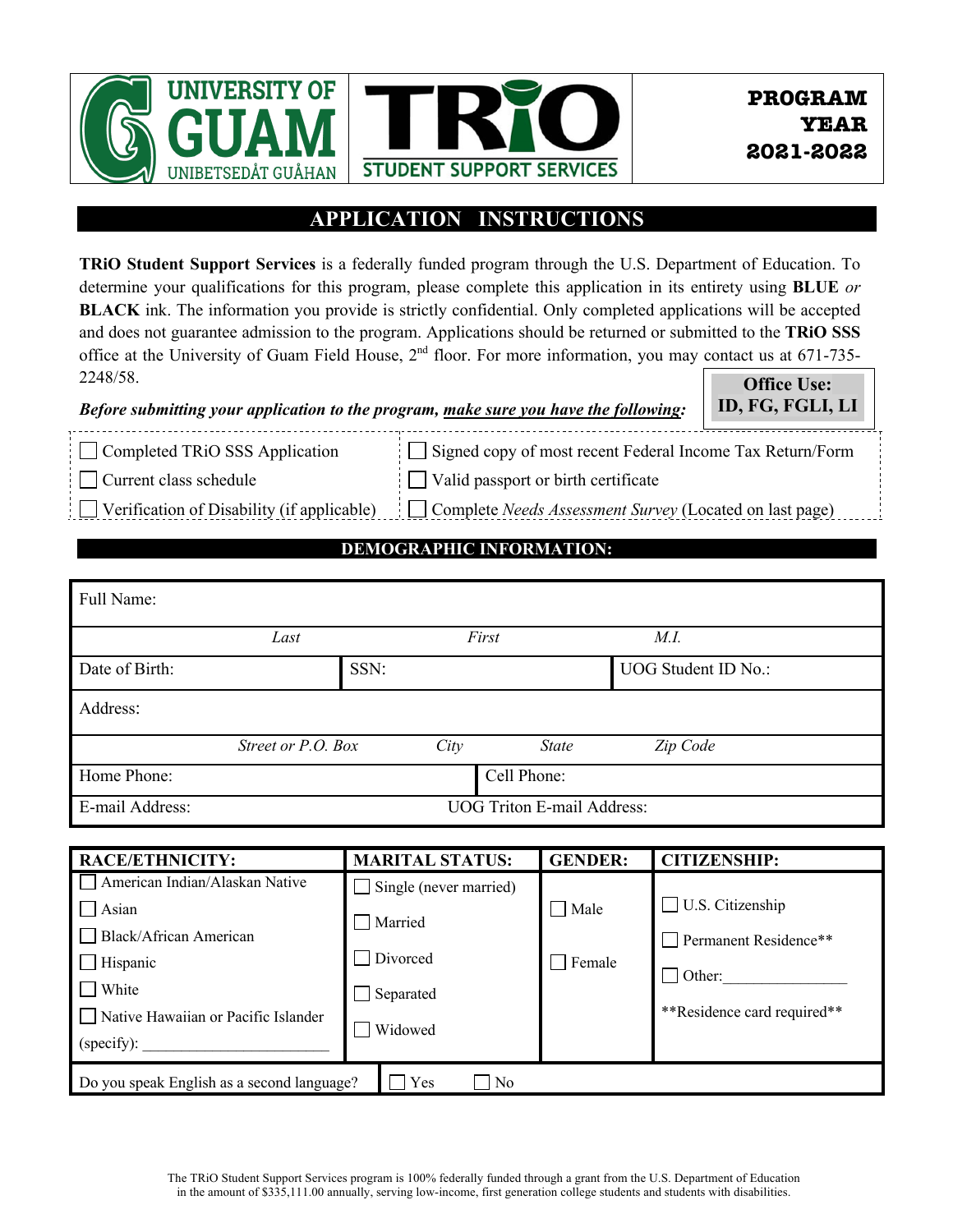### **ACADEMIC INFORMATION**

| <b>COLLEGE GRADE LEVEL:</b>                                                                                                                                                                                                  |                          | <b>HIGHEST LEVEL OF EDUCATION:</b> |                                                  |  |  |  |
|------------------------------------------------------------------------------------------------------------------------------------------------------------------------------------------------------------------------------|--------------------------|------------------------------------|--------------------------------------------------|--|--|--|
|                                                                                                                                                                                                                              |                          | High School Diploma:               |                                                  |  |  |  |
| $\Box$ Freshmen (1 <sup>st</sup> semester, never attended college)                                                                                                                                                           |                          |                                    |                                                  |  |  |  |
|                                                                                                                                                                                                                              |                          | $\Box$ GED:                        |                                                  |  |  |  |
| Sophomore (30-59 credit hours earned)                                                                                                                                                                                        |                          |                                    | Year: Institution: 1997                          |  |  |  |
| Junior $(60 - 90$ credit hours earned)                                                                                                                                                                                       |                          | Associate's Degree                 |                                                  |  |  |  |
|                                                                                                                                                                                                                              |                          |                                    |                                                  |  |  |  |
| Senior $(90+{\rm credit \ hours \ earned})$                                                                                                                                                                                  |                          | Transfer Student (last attended)   |                                                  |  |  |  |
|                                                                                                                                                                                                                              |                          |                                    |                                                  |  |  |  |
| <b>SERVICES THAT I AM INTERESTED IN:</b>                                                                                                                                                                                     |                          |                                    |                                                  |  |  |  |
| Academic Tutoring                                                                                                                                                                                                            |                          |                                    | Financial Aid Programs & Benefits                |  |  |  |
| Advice & Assistance in Course Selection                                                                                                                                                                                      |                          |                                    | Financial & Economic Literacy/Financial Planning |  |  |  |
| Assistance in Completing Financial Aid Application (FAFSA)                                                                                                                                                                   |                          |                                    | $\Box$ Graduate & Professional Program           |  |  |  |
| Career Exploration Cultural Activities                                                                                                                                                                                       |                          |                                    | Study Skills Workshops/Information               |  |  |  |
| <b>EDUCATIONAL GOALS:</b>                                                                                                                                                                                                    |                          |                                    |                                                  |  |  |  |
| Bachelor's Degree                                                                                                                                                                                                            |                          | Cumulative GPA:                    | Expected UOG graduation date:                    |  |  |  |
|                                                                                                                                                                                                                              | $\Box$ N/A (new student) |                                    |                                                  |  |  |  |
| Undecided                                                                                                                                                                                                                    |                          |                                    | Have you previously participated in any          |  |  |  |
| Master's Degree                                                                                                                                                                                                              | Anticipated attendance:  |                                    | <b>TRiO</b> Programs:                            |  |  |  |
| $\Box$ Transfer to another institution                                                                                                                                                                                       | $\Box$ Full-time         |                                    | Yes (where):                                     |  |  |  |
| (specify when):                                                                                                                                                                                                              | $\Box$ Part-time         |                                    | $\neg$ No                                        |  |  |  |
|                                                                                                                                                                                                                              |                          |                                    |                                                  |  |  |  |
|                                                                                                                                                                                                                              |                          | PROGRAM ELIGIBILITY                |                                                  |  |  |  |
|                                                                                                                                                                                                                              |                          |                                    |                                                  |  |  |  |
| <b>FIRST GENERATION:</b>                                                                                                                                                                                                     |                          |                                    |                                                  |  |  |  |
| Has either of your parents or legal guardians                                                                                                                                                                                |                          | Yes Mother, Name of Institution:   |                                                  |  |  |  |
| received a Baccalaureate Degree?                                                                                                                                                                                             | $\Box$ No                | Father, Name of Institution:       |                                                  |  |  |  |
|                                                                                                                                                                                                                              |                          |                                    |                                                  |  |  |  |
| <b>DEPENDENT/INDEPENDENT STATUS:</b> The federal government uses the following criteria to determine<br><b>INDEPENDENT</b> student status. Please <i>check all that apply</i> to you:                                        |                          |                                    |                                                  |  |  |  |
| Have you completed a bachelor's degree? (If so, you are not eligible for SSS)                                                                                                                                                |                          |                                    | $\Box$ Married                                   |  |  |  |
| 24 years of age or older                                                                                                                                                                                                     |                          |                                    | Currently homeless                               |  |  |  |
| Have dependent child/ren                                                                                                                                                                                                     |                          |                                    | Foster youth                                     |  |  |  |
| Emancipated minor or in legal guardianship                                                                                                                                                                                   |                          |                                    | Veteran of US Armed Forces                       |  |  |  |
| Serving Active Duty in U.S. Armed Forces                                                                                                                                                                                     |                          |                                    |                                                  |  |  |  |
| If you DID NOT CHECK any of the above, you are considered a DEPENDENT student and MUST submit your                                                                                                                           |                          |                                    |                                                  |  |  |  |
| parent's or legal guardian's latest signed Federal Income Tax Return/Form. Otherwise, you are considered                                                                                                                     |                          |                                    |                                                  |  |  |  |
| <b>INDEPENDENT</b> and MUST submit your latest signed Federal Income Tax Return/Form.                                                                                                                                        |                          |                                    |                                                  |  |  |  |
| <b>FINANCIAL INFORMATION:</b>                                                                                                                                                                                                |                          |                                    |                                                  |  |  |  |
| <b>TAXABLE INCOME:</b> It is very important that you indicate <b>TAXABLE INCOME</b> , not the total income or adjusted<br>gross income. Taxable income is reported on: Form 1040 U.S. Individual Income Tax Return, line 15. |                          |                                    |                                                  |  |  |  |
|                                                                                                                                                                                                                              |                          |                                    |                                                  |  |  |  |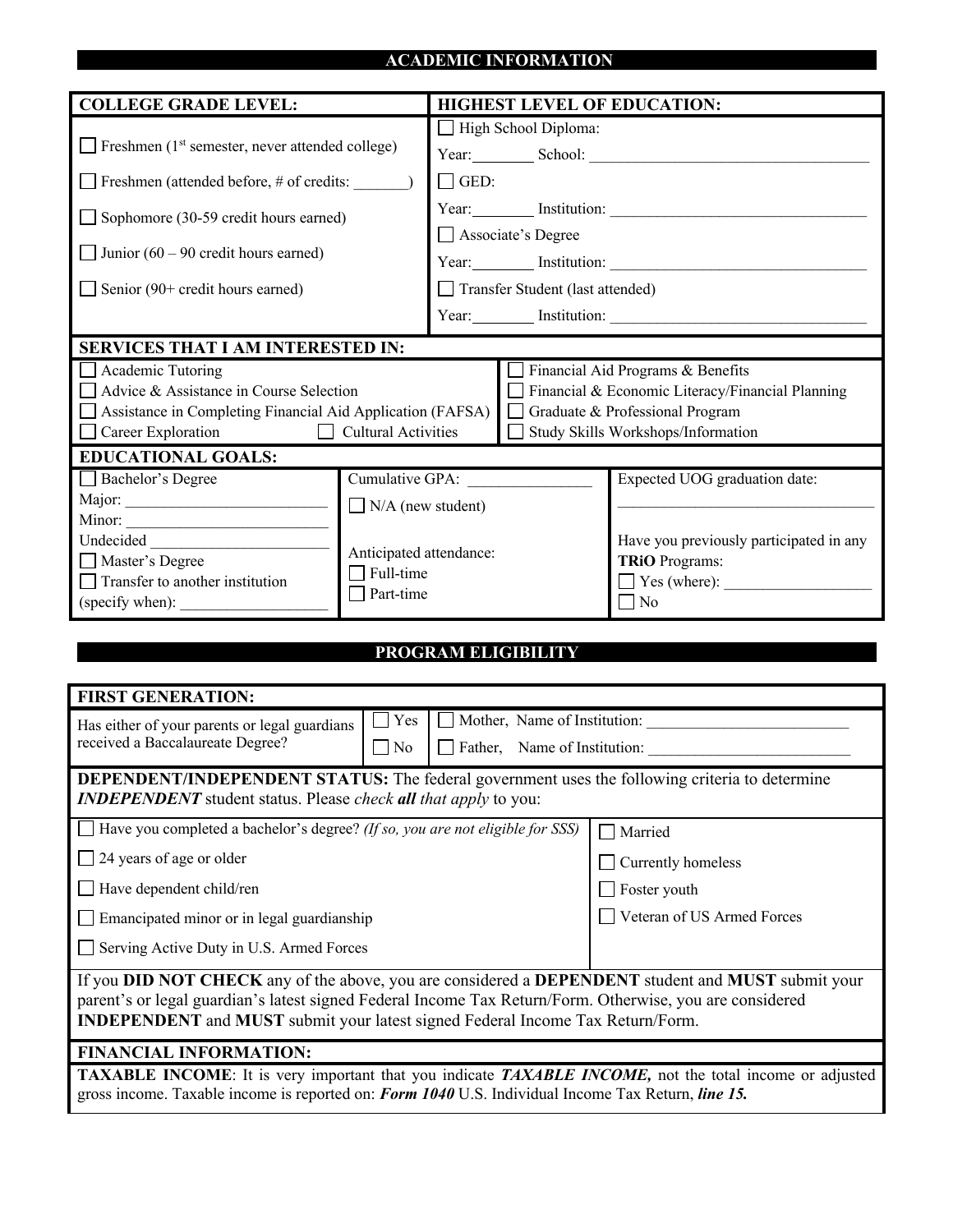| If you are not able to provide a signed Federal Income Tax Return/Form, provide one of the following:<br>1. A signed copy of your 2021-2022 Student Aid Report (SAR), 2.) Verification of monthly benefits from appropriate<br>agency, or 3.) Signed statement from parent or legal guardian stating yearly income, source of income and current<br>number in household.                                                                                                                                                                                                                                                                                                                                                                     |                                                                  |                                                                                                                           |          |  |  |
|----------------------------------------------------------------------------------------------------------------------------------------------------------------------------------------------------------------------------------------------------------------------------------------------------------------------------------------------------------------------------------------------------------------------------------------------------------------------------------------------------------------------------------------------------------------------------------------------------------------------------------------------------------------------------------------------------------------------------------------------|------------------------------------------------------------------|---------------------------------------------------------------------------------------------------------------------------|----------|--|--|
| FAMILY SIZE: This is the number of exemptions claimed on the Federal Income Tax Return/Form, including<br>your parents, yourself, siblings and any other person reported on the form. If you are independent, include yourself,<br>spouse, children and any other person supported by you.                                                                                                                                                                                                                                                                                                                                                                                                                                                   |                                                                  |                                                                                                                           |          |  |  |
|                                                                                                                                                                                                                                                                                                                                                                                                                                                                                                                                                                                                                                                                                                                                              | Who claimed you for income tax return purposes? $\Box$ Parent    | Self<br>Did not file/No taxable income                                                                                    |          |  |  |
|                                                                                                                                                                                                                                                                                                                                                                                                                                                                                                                                                                                                                                                                                                                                              | Your family's most recent taxable income: \$                     | Family size reported (number of exemptions claimed):                                                                      |          |  |  |
|                                                                                                                                                                                                                                                                                                                                                                                                                                                                                                                                                                                                                                                                                                                                              |                                                                  | <b>Federal TRIO Programs</b><br><b>Current-Year Low-Income Level</b><br>(Effective January 13, 2021 until further notice) |          |  |  |
| <b>Size of Family</b><br>Unit                                                                                                                                                                                                                                                                                                                                                                                                                                                                                                                                                                                                                                                                                                                | 48 Contiguous States, D.C., and<br><b>Outlying Jurisdictions</b> | <b>Alaska</b>                                                                                                             | Hawaii   |  |  |
| 1                                                                                                                                                                                                                                                                                                                                                                                                                                                                                                                                                                                                                                                                                                                                            | \$19,320                                                         | \$24,135                                                                                                                  | \$22,230 |  |  |
| $\overline{2}$                                                                                                                                                                                                                                                                                                                                                                                                                                                                                                                                                                                                                                                                                                                               | \$26,130                                                         | \$32,655                                                                                                                  | \$30,060 |  |  |
| 3                                                                                                                                                                                                                                                                                                                                                                                                                                                                                                                                                                                                                                                                                                                                            | \$32,940                                                         | \$41,175                                                                                                                  | \$37,890 |  |  |
| $\overline{\mathbf{4}}$                                                                                                                                                                                                                                                                                                                                                                                                                                                                                                                                                                                                                                                                                                                      | \$39,750                                                         | \$49,695                                                                                                                  | \$45,720 |  |  |
| 5                                                                                                                                                                                                                                                                                                                                                                                                                                                                                                                                                                                                                                                                                                                                            | \$46,560                                                         | \$58,215                                                                                                                  | \$53,550 |  |  |
| 6                                                                                                                                                                                                                                                                                                                                                                                                                                                                                                                                                                                                                                                                                                                                            | \$53,370                                                         | \$66,735                                                                                                                  | \$61,380 |  |  |
| 7                                                                                                                                                                                                                                                                                                                                                                                                                                                                                                                                                                                                                                                                                                                                            | \$60,180                                                         | \$75,255                                                                                                                  | \$69,210 |  |  |
| 8                                                                                                                                                                                                                                                                                                                                                                                                                                                                                                                                                                                                                                                                                                                                            | \$66,990                                                         | \$83,775                                                                                                                  | \$77,040 |  |  |
| For family units with more than eight members, add the following amount for each additional family<br>member: \$6,810 for the 48 contiguous states, the District of Columbia and outlying jurisdictions; \$8,520<br>for Alaska; and \$7,830 for Hawaii.<br>The term "low-income individual" means an individual whose family's taxable income for the preceding<br>year did not exceed 150 percent of the poverty level amount.<br>The figures shown under family income represent amounts equal to 150 percent of the family income<br>levels established by the Census Bureau for determining poverty status. The 2021 poverty guidelines are in<br>effect as of January 13, 2021. Federal Register notice was published February 1, 2021. |                                                                  |                                                                                                                           |          |  |  |
| FINANCIAL AID STATUS (check all that apply):                                                                                                                                                                                                                                                                                                                                                                                                                                                                                                                                                                                                                                                                                                 |                                                                  |                                                                                                                           |          |  |  |
| Applied for Federal Student Aid (FAFSA)<br>Not approved for Financial Aid<br>On Financial Aid probation/suspension<br>Did not apply/Not eligible<br>Approved for Financial Aid (Received SAR)<br>Other Financial Aid Assistance:                                                                                                                                                                                                                                                                                                                                                                                                                                                                                                             |                                                                  |                                                                                                                           |          |  |  |
| <b>FINANCIAL AID ASSISTANCE:</b>                                                                                                                                                                                                                                                                                                                                                                                                                                                                                                                                                                                                                                                                                                             |                                                                  |                                                                                                                           |          |  |  |
| Pell Grant<br>VA Benefits<br>Student Loan<br>Federal Work Study<br><b>SEOG</b><br>Others:                                                                                                                                                                                                                                                                                                                                                                                                                                                                                                                                                                                                                                                    |                                                                  |                                                                                                                           |          |  |  |
| Are you receiving non-federal financial aid assistance or scholarships?<br>$\Box$ No Specify:<br>Yes                                                                                                                                                                                                                                                                                                                                                                                                                                                                                                                                                                                                                                         |                                                                  |                                                                                                                           |          |  |  |
| <b>HOW DID YOU LEARN ABOUT TRIO STUDENT SUPPORT SERVICES PROGRAM?</b>                                                                                                                                                                                                                                                                                                                                                                                                                                                                                                                                                                                                                                                                        |                                                                  |                                                                                                                           |          |  |  |
| <b>TRIO SSS Staff</b><br>Friend<br>Family                                                                                                                                                                                                                                                                                                                                                                                                                                                                                                                                                                                                                                                                                                    |                                                                  |                                                                                                                           |          |  |  |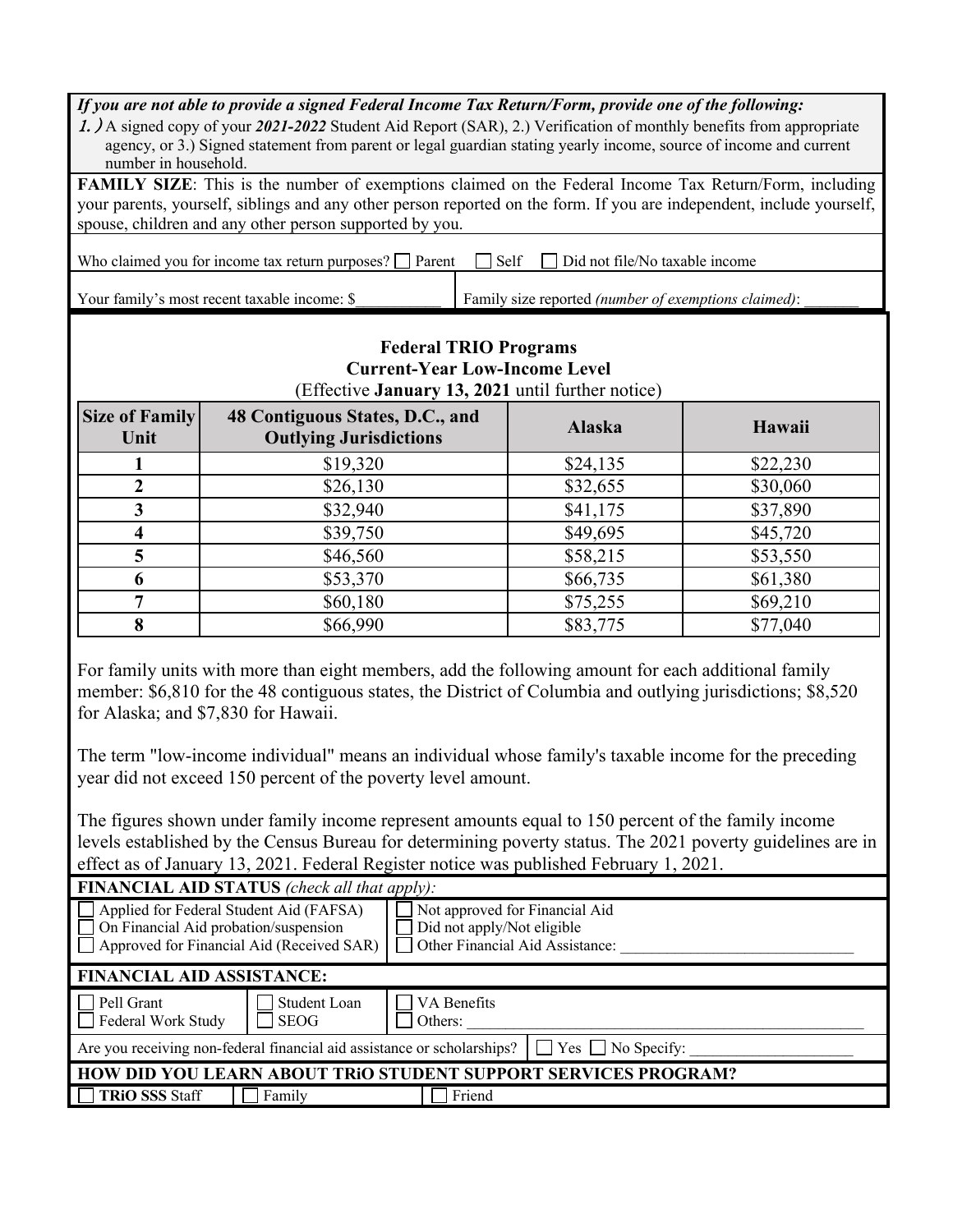### **RELEASE OF INFORMATION/MEDIA**

### PRIVACY ACT INFORMATION:

In accordance with the Privacy Act of 1974 (Public Law No. 93-579, 5 U.S.C. 552a), you are hereby notified that the Department of Education is authorized to collect information to implement the Student Support Services Program under Title IV of the Higher Education Act of 1965, as amended (Pub. Law 102-325, Sec. 402D). In accordance with this authority, the Department receives and maintains personal information on participants in the Student Support Services program. The principal purpose for collecting this information is to administer the program, including tracking and evaluating participant progress. The information that is collected on this form will be retained in the program files and may be released to U.S. Department of Education officials in the performance of their official duties as defined by federal law.

#### RELEASE OF INFORMAITON/MEDIA:

By signing this document, I grant permission to University of Guam TRiO Student Support Services (SSS) to track all my academic progress at UOG. I hereby authorize the release of my student academic and financial aid records for the SSS professional staff to use to discuss with me and if appropriate my instructor in order to better assess my academic progress. Such records include, placement test scores, academic records/progress reports, course grades, transcript, GPA, demographic information, and financial aid status/award. I understand that my instructors may be contacted during the semester to evaluate my class progress. These evaluations will be available to me upon request. I understand that this information is used to assist in the determination of my academic need, eligibility for the program, academic progress while attending UOG and tracking after leaving the program. I understand the information obtained will be kept strictly confidential. I grant permission for UOG TRiO SSS to obtain information for follow-up whenever appropriate.

In addition, I hereby give my permission for release of my data, photograph, work and/or statements to be used by UOG TRiO SSS for award recognition, reporting, promotional, or publicity purposes.

I am aware that my information will be reported to the U.S. Department of Education in accordance with the grant funding regulations.

If found eligible for UOG TRiO SSS, I agree to actively participate in the program, and I certify that the information I provided in this application is correct to the best of my knowledge.

I understand that completing this application does not guarantee my admission to the UOG TRiO SSS Program.

Student Signature: Date: